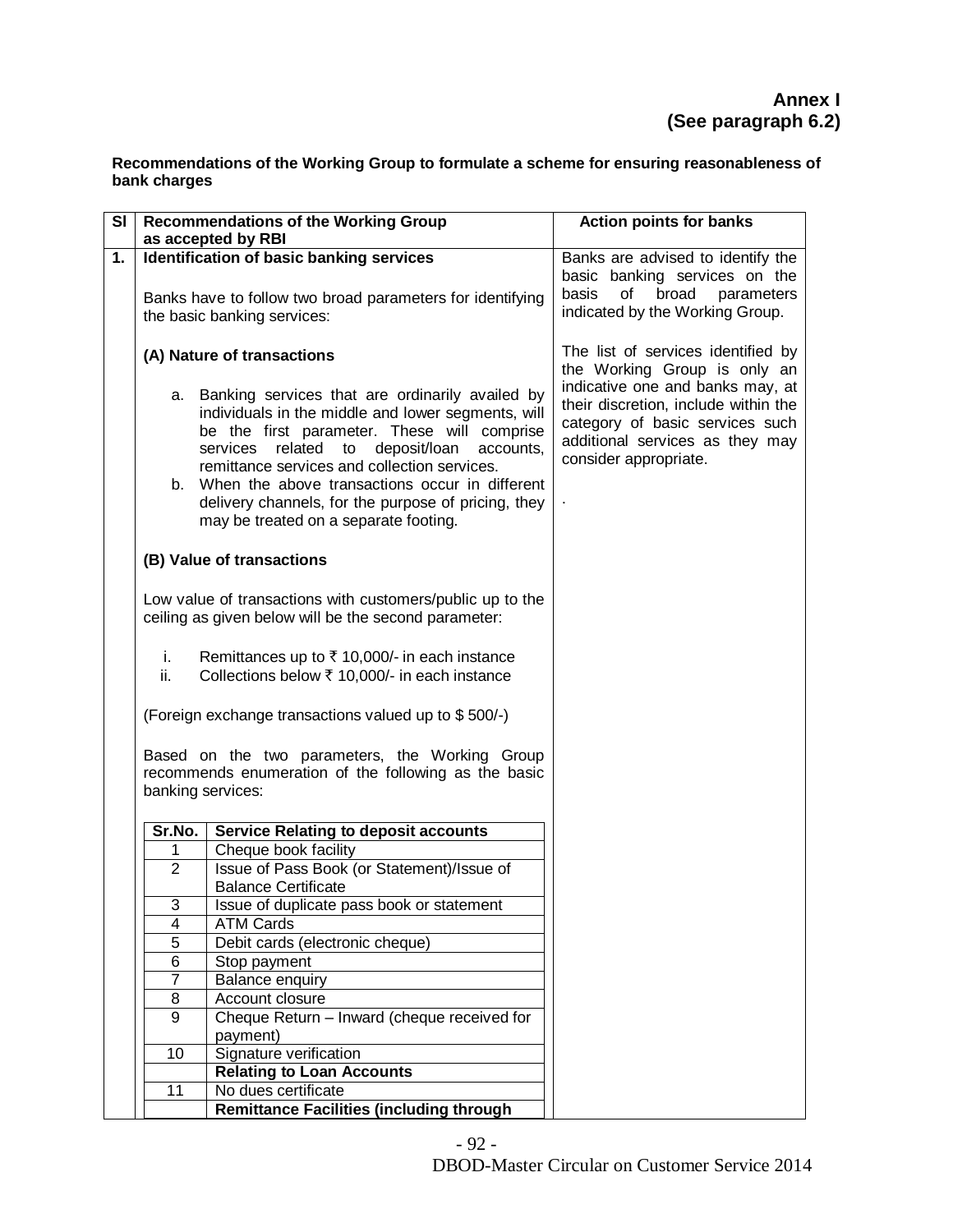|    |                   | other banks) (Rupee or foreign exchange)                                                                                                                                                                                                                                                                                                                                                                                                                                                                                                                                                                                                                                                                                                                                       |                                                                                                                                                                                                                                                                             |
|----|-------------------|--------------------------------------------------------------------------------------------------------------------------------------------------------------------------------------------------------------------------------------------------------------------------------------------------------------------------------------------------------------------------------------------------------------------------------------------------------------------------------------------------------------------------------------------------------------------------------------------------------------------------------------------------------------------------------------------------------------------------------------------------------------------------------|-----------------------------------------------------------------------------------------------------------------------------------------------------------------------------------------------------------------------------------------------------------------------------|
|    | 12                | <b>Demand Draft- Issue</b>                                                                                                                                                                                                                                                                                                                                                                                                                                                                                                                                                                                                                                                                                                                                                     |                                                                                                                                                                                                                                                                             |
|    | 13                | Demand Draft- Cancellation                                                                                                                                                                                                                                                                                                                                                                                                                                                                                                                                                                                                                                                                                                                                                     |                                                                                                                                                                                                                                                                             |
|    | 14                | Demand Draft- Revalidation                                                                                                                                                                                                                                                                                                                                                                                                                                                                                                                                                                                                                                                                                                                                                     |                                                                                                                                                                                                                                                                             |
|    | 15                | Demand Draft- Duplicate Issuance                                                                                                                                                                                                                                                                                                                                                                                                                                                                                                                                                                                                                                                                                                                                               |                                                                                                                                                                                                                                                                             |
|    | 16                | Payment Order - Issue                                                                                                                                                                                                                                                                                                                                                                                                                                                                                                                                                                                                                                                                                                                                                          |                                                                                                                                                                                                                                                                             |
|    | 17                | Payment Order - Cancellation                                                                                                                                                                                                                                                                                                                                                                                                                                                                                                                                                                                                                                                                                                                                                   |                                                                                                                                                                                                                                                                             |
|    | 18                | Payment Order - Revalidation                                                                                                                                                                                                                                                                                                                                                                                                                                                                                                                                                                                                                                                                                                                                                   |                                                                                                                                                                                                                                                                             |
|    | 19                | Payment Order - Duplicate Issuance                                                                                                                                                                                                                                                                                                                                                                                                                                                                                                                                                                                                                                                                                                                                             |                                                                                                                                                                                                                                                                             |
|    | 20                | Telegraphic Transfer - Issue                                                                                                                                                                                                                                                                                                                                                                                                                                                                                                                                                                                                                                                                                                                                                   |                                                                                                                                                                                                                                                                             |
|    | 21                | Telegraphic Transfer-Cancellation                                                                                                                                                                                                                                                                                                                                                                                                                                                                                                                                                                                                                                                                                                                                              |                                                                                                                                                                                                                                                                             |
|    | 22                | Telegraphic Transfer - Duplicate Issuance                                                                                                                                                                                                                                                                                                                                                                                                                                                                                                                                                                                                                                                                                                                                      |                                                                                                                                                                                                                                                                             |
|    | 23                | <b>Payment by Electronic Clearing Services</b><br>(ECS)                                                                                                                                                                                                                                                                                                                                                                                                                                                                                                                                                                                                                                                                                                                        |                                                                                                                                                                                                                                                                             |
|    | 24                | Transfer by National Electronic Fund Transfer                                                                                                                                                                                                                                                                                                                                                                                                                                                                                                                                                                                                                                                                                                                                  |                                                                                                                                                                                                                                                                             |
|    |                   | (NEFT) and Electronic Funds Transfer (EFT)<br><b>Collection facilities</b>                                                                                                                                                                                                                                                                                                                                                                                                                                                                                                                                                                                                                                                                                                     |                                                                                                                                                                                                                                                                             |
|    |                   |                                                                                                                                                                                                                                                                                                                                                                                                                                                                                                                                                                                                                                                                                                                                                                                |                                                                                                                                                                                                                                                                             |
|    | 25                | Collection of Local cheques                                                                                                                                                                                                                                                                                                                                                                                                                                                                                                                                                                                                                                                                                                                                                    |                                                                                                                                                                                                                                                                             |
|    | 26                | <b>Collection of Outstation cheques</b>                                                                                                                                                                                                                                                                                                                                                                                                                                                                                                                                                                                                                                                                                                                                        |                                                                                                                                                                                                                                                                             |
|    | 27                | Cheque Return-Outward (cheque deposited<br>for collection)                                                                                                                                                                                                                                                                                                                                                                                                                                                                                                                                                                                                                                                                                                                     |                                                                                                                                                                                                                                                                             |
|    |                   | The above list is compiled only as a guide and the list                                                                                                                                                                                                                                                                                                                                                                                                                                                                                                                                                                                                                                                                                                                        |                                                                                                                                                                                                                                                                             |
|    |                   | may not be treated as exhaustive. Banks, may at their                                                                                                                                                                                                                                                                                                                                                                                                                                                                                                                                                                                                                                                                                                                          |                                                                                                                                                                                                                                                                             |
|    |                   | discretion, include within the category of basic services                                                                                                                                                                                                                                                                                                                                                                                                                                                                                                                                                                                                                                                                                                                      |                                                                                                                                                                                                                                                                             |
|    |                   | such additional services as they consider appropriate.                                                                                                                                                                                                                                                                                                                                                                                                                                                                                                                                                                                                                                                                                                                         |                                                                                                                                                                                                                                                                             |
| 2. |                   | Offering basic banking services outside the scope of                                                                                                                                                                                                                                                                                                                                                                                                                                                                                                                                                                                                                                                                                                                           |                                                                                                                                                                                                                                                                             |
|    |                   | bundled products                                                                                                                                                                                                                                                                                                                                                                                                                                                                                                                                                                                                                                                                                                                                                               |                                                                                                                                                                                                                                                                             |
| 3. | bundled products. | Some of the banks do not levy charges on each individual<br>product or service. Products and services are bundled<br>and offered to a customer as a composite offering. The<br>bank recovers the cost of these operations through net<br>interest income. The bank achieves break-even levels<br>through higher average balances in customer accounts<br>which yield healthy interest margins or by imposing<br>charges for keeping inadequate balances. In so far as the<br>basic services are concerned, the banks' objective should<br>be to ensure that these are made available to the users at<br>reasonable prices/charges and towards this, the basic<br>services should be delivered outside the scope of the<br>Principles for ensuring reasonableness in fixing and | Banks<br>implement<br>may<br>the<br>recommendations of the Working<br>Group on making available the<br>basic<br>banking<br>services<br>at<br>reasonable prices/ charges and<br>towards this, delivering the basic<br>services outside the scope of the<br>bundled products. |
|    |                   | communicating the service charges                                                                                                                                                                                                                                                                                                                                                                                                                                                                                                                                                                                                                                                                                                                                              |                                                                                                                                                                                                                                                                             |
|    | а.<br>b.          | For basic services to individuals, the banks will<br>levy charges at the rates that are lower than the<br>rates applied when the same services are given<br>to non-individuals.<br>For basic services rendered to special category of<br>individuals (such as individuals in rural areas,<br>pensioners and senior citizens), banks will levy<br>charges on more liberal terms than the terms on<br>which the charges are levied to other individuals.                                                                                                                                                                                                                                                                                                                         | The<br>principles<br>for<br>ensuring<br>reasonableness<br>in fixing<br>and<br>the<br>service<br>communicating<br>charges, as enunciated by the<br>Working Group, may be adopted/<br>followed by banks                                                                       |
|    | c.                | For the basic services rendered to individuals,<br>banks will levy charges only if the charges are just                                                                                                                                                                                                                                                                                                                                                                                                                                                                                                                                                                                                                                                                        |                                                                                                                                                                                                                                                                             |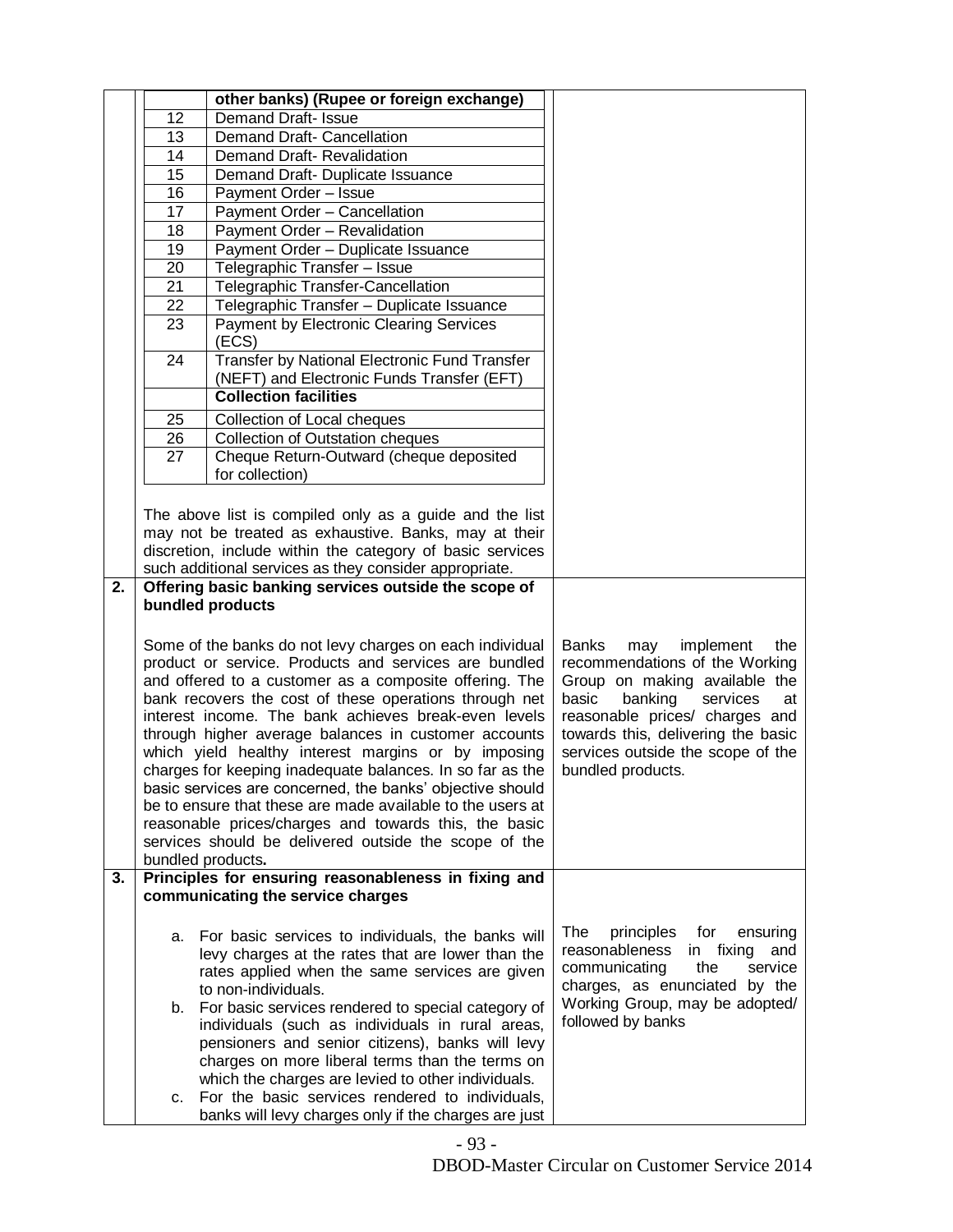|    |                                                           | and supported by reason.                                                                                          |                                                              |
|----|-----------------------------------------------------------|-------------------------------------------------------------------------------------------------------------------|--------------------------------------------------------------|
|    | d.                                                        | For the basic services to individuals, the banks                                                                  |                                                              |
|    |                                                           | will levy services charges ad-valorem only to<br>cover any incremental cost and subject to a cap.                 |                                                              |
|    | е.                                                        | Banks will provide to the individual customers                                                                    |                                                              |
|    |                                                           | upfront and in a timely manner, complete                                                                          |                                                              |
|    |                                                           | information on the charges applicable to all basic                                                                |                                                              |
|    |                                                           | services.                                                                                                         |                                                              |
|    | f.                                                        | Banks will provide advance information to the                                                                     |                                                              |
|    |                                                           | individual customers about the proposed changes                                                                   |                                                              |
|    |                                                           | in the service charges.                                                                                           |                                                              |
|    | g.                                                        | Banks will collect for services given to individuals<br>only such charges which have been notified to the         |                                                              |
|    |                                                           | customer.                                                                                                         |                                                              |
|    |                                                           | h. Banks will inform the customers in an appropriate                                                              |                                                              |
|    |                                                           | manner recovery of service charges from the                                                                       |                                                              |
|    |                                                           | account or the transaction.                                                                                       |                                                              |
|    |                                                           |                                                                                                                   |                                                              |
|    |                                                           | Banks will without fail inform the customers in all cases                                                         |                                                              |
|    |                                                           | when a transaction initiated by the bank itself results in or                                                     |                                                              |
|    |                                                           | is likely to lead to a shortfall in the minimum balance                                                           |                                                              |
| 4. |                                                           | required to be maintained.<br>Disclosure and notification of service charges                                      |                                                              |
|    |                                                           |                                                                                                                   |                                                              |
|    | It is imperative that the customers are made aware of the |                                                                                                                   |                                                              |
|    |                                                           | service charges upfront and the changes in services                                                               | Banks may take steps to ensure                               |
|    |                                                           | charges are implemented only with prior notice to the                                                             | that customers are made aware                                |
|    |                                                           | customers. For changes made in the charges, the notice                                                            | of the service charges upfront                               |
|    |                                                           | to customers need not necessarily be to each individual                                                           | and changes in the service                                   |
|    |                                                           | customer, as it would be costly and impractical. The<br>Working Group finds that for proper disclosure, the banks | charges are implemented only<br>with the prior notice to the |
|    |                                                           | would do well to fully recognize the following needs of the                                                       | customers.                                                   |
|    |                                                           | customers and take steps to ensure that these are met:                                                            |                                                              |
|    |                                                           | A. Disclosure of the service charges:                                                                             |                                                              |
|    |                                                           |                                                                                                                   |                                                              |
|    |                                                           | Banks may consider the option of carrying out a                                                                   |                                                              |
|    |                                                           | one-time publicity of the service charges so that                                                                 |                                                              |
|    |                                                           | all customers are made aware of the charges;                                                                      |                                                              |
|    |                                                           | The need for communicating the service charges                                                                    |                                                              |
|    |                                                           | to the new customers at the time of beginning of                                                                  |                                                              |
|    |                                                           | the relationship.                                                                                                 |                                                              |
|    |                                                           | The need for displaying the charges in the notice                                                                 |                                                              |
|    |                                                           | at the branch and<br>board<br>advertising<br>in.                                                                  |                                                              |
|    |                                                           | newspapers, so as to disseminate information to<br>the customers/public, in addition to display on the            |                                                              |
|    |                                                           | website as per Reserve Bank instructions.                                                                         |                                                              |
|    |                                                           | The need for using appropriate method for                                                                         |                                                              |
|    |                                                           | communicating the service charges to customers                                                                    |                                                              |
|    |                                                           | of different profiles.                                                                                            |                                                              |
|    |                                                           |                                                                                                                   |                                                              |
|    |                                                           | (B) Notifying the changes effected in the charges                                                                 |                                                              |
|    |                                                           | The need for effecting any change in the charges                                                                  |                                                              |
|    |                                                           | only with prior notification to the customers of at                                                               |                                                              |
|    |                                                           | least 30 days.                                                                                                    |                                                              |

- 94 -